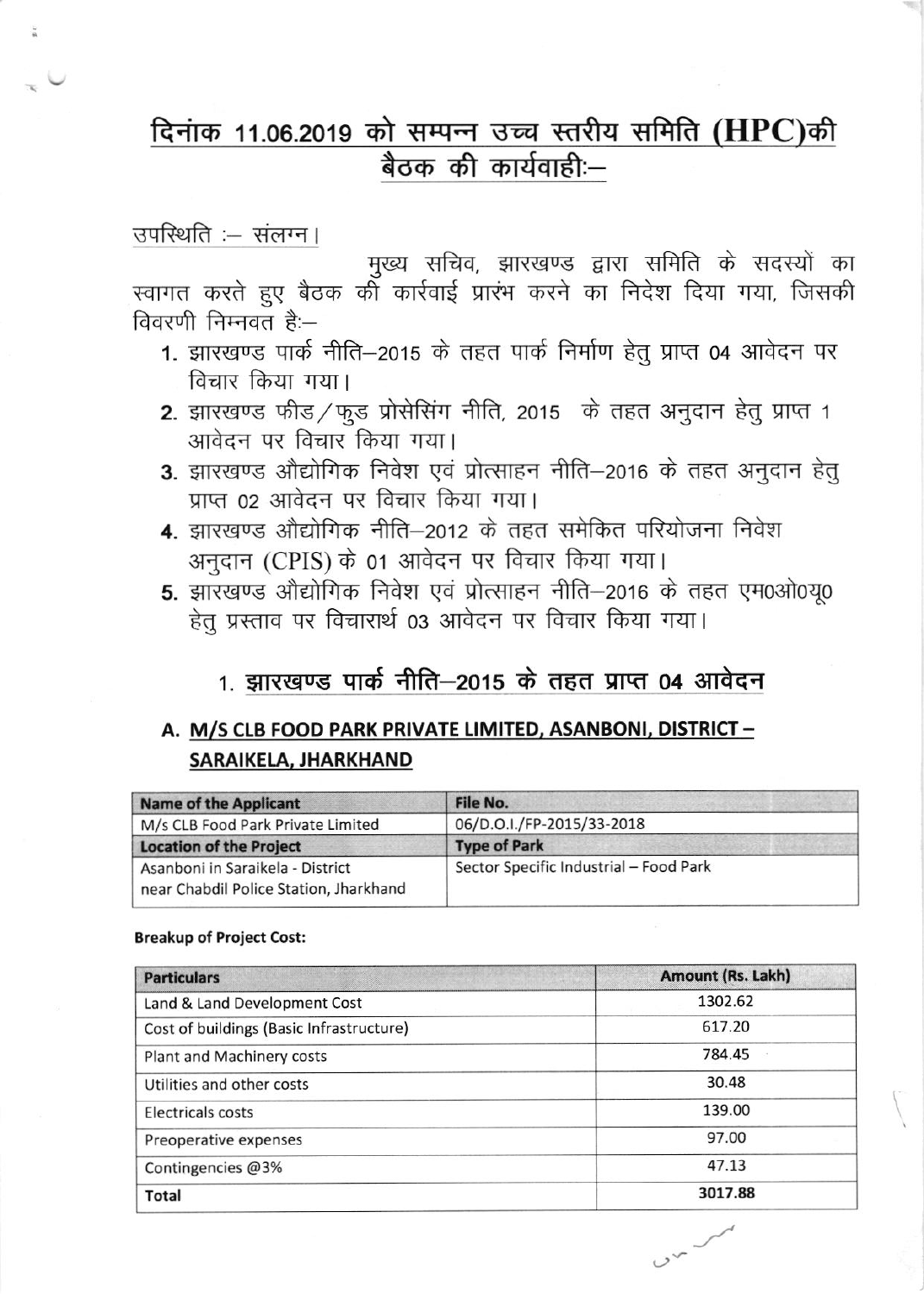**Means of Finance:** 

| <b>Means of Finance</b> | <b>Amount (Lakhs Rs)</b> | % of total amount |  |
|-------------------------|--------------------------|-------------------|--|
| Promoter's Equity       | 1647.88                  | 55%               |  |
| Grant/ Subsidy          | 700.00                   | 23%               |  |
| Debt                    | 670.00                   | 22%               |  |
| Total                   | 3017.88                  | 100.00%           |  |

#### **Company's Background**

CLB Food Park Private Limited is an lndian Non Government Company- lt's a private company and is classified as'company limited by shares'. The Company was established in 2018 and registered under the Ministry of Corporate Affairs. The project is being promoted by Bhalotia Group. CLB Food Park Private Limited is majorly in Real Estate and Renting business and currently, company operations are active.Company is registered in Jharkhand (Jharkhand) Registrar Office. CLB Food Park Private Limited registered address is MuneshwariBhawan Contractors Area, Bistupur Jamshedpur, Purba Singhbhum-831001, Jharkhand.

| <b>CIN</b>                    | U70109JH2018PTC011380                                  |
|-------------------------------|--------------------------------------------------------|
| <b>CIN</b>                    | U70109JH2018PTC011380                                  |
| <b>Company Name</b>           | <b>CLB FOOD PARK PRIVATE LIMITED</b>                   |
| ROC Code                      | RoC-Jharkhand                                          |
| <b>Registration Number</b>    | 011380                                                 |
| <b>Company Category</b>       | Company limited by Shares                              |
| <b>Company Subcategory</b>    | Non-Govt. company                                      |
| Class of Company              | Private                                                |
| Authorized Capital (in Rs.)   | 1000000                                                |
| Paid up capital (in Rs.)      | 100000                                                 |
| Date of Incorporation         | 15/05/2018                                             |
| <b>Registered Address</b>     | MuneshwariBhawan Contractors Area, Bistupur JAMSHEDPUR |
|                               | PurbaSinghbhum, JH - 831001 INDIA                      |
| Email Id                      | bhalotiaho@gmail.com                                   |
| Whether listed or not         | Unlisted                                               |
| Company Status (for e-filing) | Active                                                 |

#### Fact sheet of the Company as available from the record of Ministry of Corporate Affairs:

#### **Brief of Promoter**

Bhalotia Group is the leading solution provider of high quality, cost effective, customer focused and highly efficient product and services. List of services under Bhalotia group are as follows;

Bhalotia Engineering Works Pvt. Ltd.: Bhalotia Transmission units provide in-depth product support to its prospective clients based on its vast industry experience and expertise. lt manufactures an extensive range of fully finished gears at two of its plants that are strategically located to cater to diversified industry sectors. Bhalotia is renowned for its customer services such as, fast turn around and individual attention to complex orders,

Bhalotia Auto Products Pvt. Ltd.: Bhalotia Auto Products Pvt. Ltd. is engaged with Tata Motors for building of "Load Bodies", "Troop Carriers" and "Bus Bodies" on the chassis which are provided by Tata Motors - Jamshedpur and Lucknow works. They undertake direct orders of Body Building from other, Private & Government State Transport Undertakings also.

 $v^2$